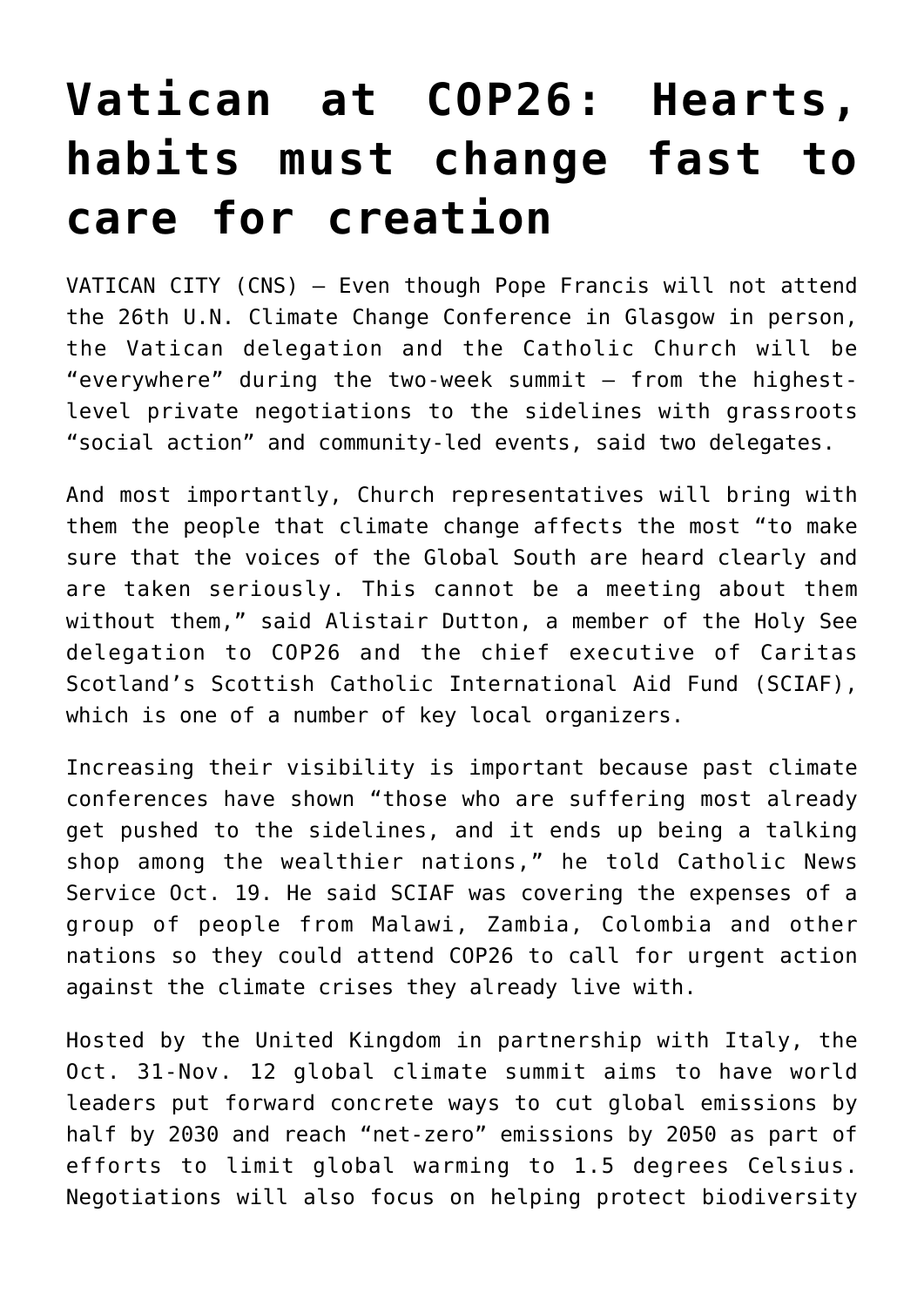and honoring promises to fund action in developing countries, particularly in helping them adapt, mitigate and recover from the harm caused by climate change.

These will be the same priorities the Holy See delegation will be insisting on, Salesian Father Joshtrom Kureethadam, coordinator of the "ecology and creation" desk at the Dicastery for Promoting Integral Human Development, told CNS Oct. 21.

"We go there to represent the Church, as Christians" and as one of the many faith communities that know the Earth is not just a planet, but is God's creation, he said. The delegation will also represent the voiceless and the vulnerable who did not cause the climate crisis but are its "early and disproportionate victims."

Dutton said financial compensation for "loss and damage" experienced by so many poor and vulnerable people will be a "big issue, particularly for the Global South, during COP26."

For example, funding is needed by those whose livelihoods have been damaged by climate change and by the poor whose land has disappeared under rising sea levels so they can buy new land elsewhere, he said.

That means all money raised for developing countries as promised in the 2015 Paris Agreement must be split evenly between climate change adaptation and mitigation, he said, because currently most funding is prioritized for mitigation and technologies aimed at reducing emissions.

The \$100 billion pledged a year should "not all be spent on rich people playing with new technology while poor people just cannot survive where they are," Dutton said.

The Vatican delegation, led by Cardinal Pietro Parolin, will include officials from the Secretariat of State and the integral development dicastery, as well as from two local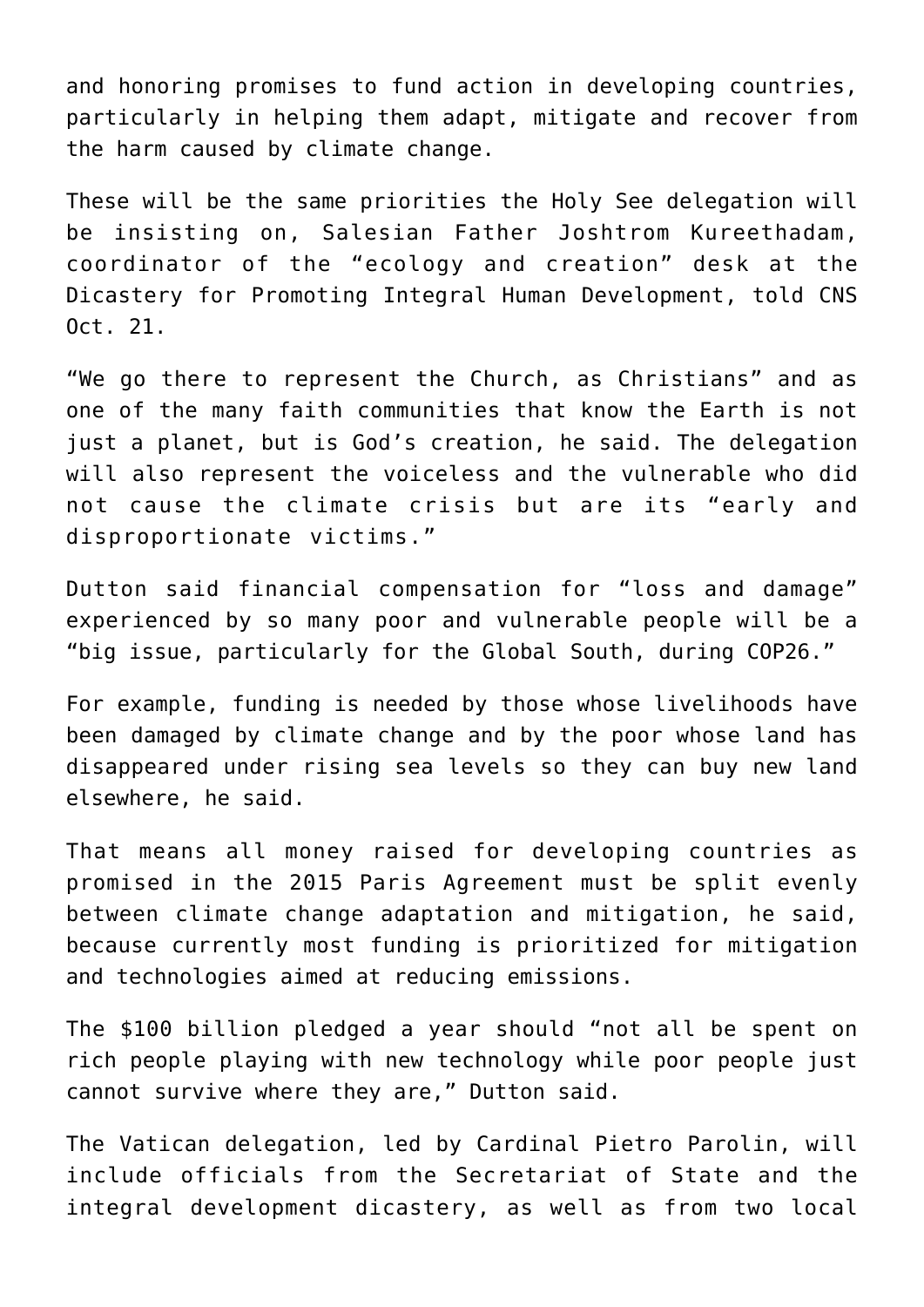Catholic organizations: SCIAF and CAFOD, Dutton said.

Even though it is "hugely disappointing," Pope Francis will not be in Glasgow in person, Dutton said, there is no doubt how committed he is to caring for creation, which has been "the defining issue of his papacy."

"His words live on" and give the delegation a platform to build on, he said.

Members of the delegation will be actively engaged in the socalled "Blue Zone," which is the U.N.-managed space hosting the official negotiations with delegations from observer organizations and the more than 190 government "parties" who signed the U.N. Framework Convention of Climate Change.

They will also be contributing to side events in the "Green Zone," managed by the U.K. government for the general public in order to promote dialogue, awareness and active commitments. Here, there will be "sacred spaces" for reflection, a big march Nov. 6 with a "faith and belief section" with bishops and parishes, and there will be a Mass Nov. 7 followed by an interfaith service, Dutton said. "The Church will be everywhere."

Vatican delegations did the same at past climate summits, Father Kureethadam said. "That is one of the strengths of our delegation because we have so many of these contacts" with local organizers.

It reflects the Church's "multilateral approach" of working with all levels of civil society — from the top-down with the U.N. and governments to the bottom-up with local communities, he added.

Also, "it is much more inspiring and reinvigorating to be in the Green Zone," he laughed, "but we need both."

Dutton said the Church will keep the COP26 agenda alive after